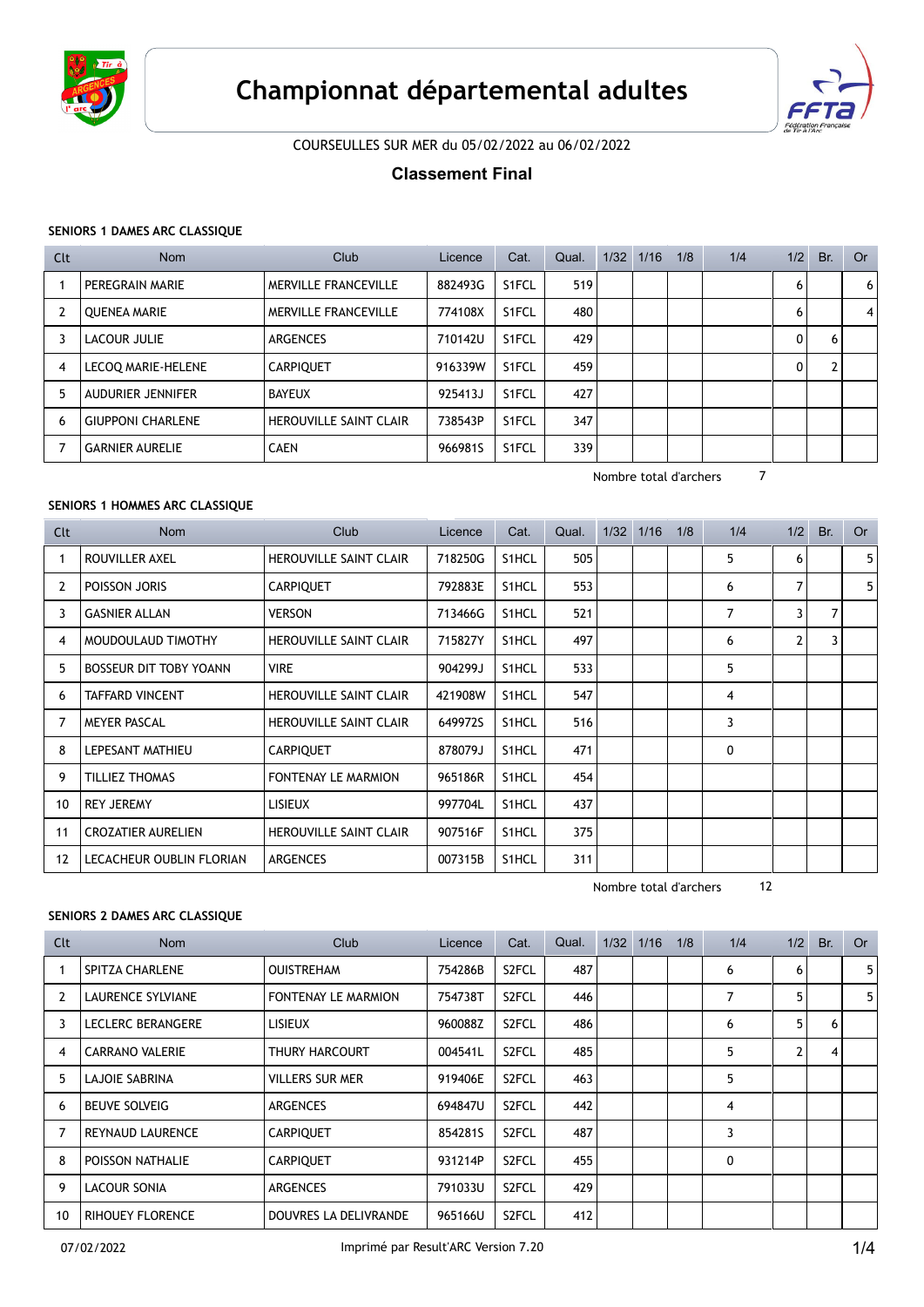|     | SAUSSEY AURELIE      | <b>BAYEUX</b>    | 009582R | S <sub>2</sub> FCL | 376 |  |  |  |  |
|-----|----------------------|------------------|---------|--------------------|-----|--|--|--|--|
| . . | <b>PAUTREL ANNIE</b> | <b>CARPIQUET</b> | 909571P | S <sub>2</sub> FCL | 348 |  |  |  |  |

Nombre total d'archers 12

## **SENIORS 2 HOMMES ARC CLASSIQUE**

| Clt          | <b>Nom</b>                | Club                          | Licence | Cat.  | Qual. | $1/32$ $1/16$ | 1/8            | 1/4            | 1/2            | Br.            | <b>Or</b>        |
|--------------|---------------------------|-------------------------------|---------|-------|-------|---------------|----------------|----------------|----------------|----------------|------------------|
| $\mathbf{1}$ | <b>GRECIET GHYSLAIN</b>   | <b>CAEN</b>                   | 204206N | S2HCL | 521   |               | $\overline{7}$ | 6              | 6              |                | $\boldsymbol{6}$ |
| 2            | <b>BENOIST MARKYANN</b>   | <b>DOUVRES LA DELIVRANDE</b>  | 941077K | S2HCL | 516   |               | 6              | $\overline{7}$ | 6              |                | $\mathbf{2}$     |
| 3            | <b>ZALETTO GUILLAUME</b>  | CARPIQUET                     | 366420H | S2HCL | 496   |               | 6              | 6              | $\overline{2}$ | 6              |                  |
| 4            | <b>ETARD CHRISTOPHE</b>   | <b>CAEN</b>                   | 811327C | S2HCL | 524   |               | 6              | $\overline{7}$ | $\overline{2}$ | $\overline{2}$ |                  |
| 5            | <b>CARRANO CHRISTOPHE</b> | THURY HARCOURT                | 202696X | S2HCL | 529   |               | 6              | $\overline{4}$ |                |                |                  |
| 6            | QUEILLE JEAN LUC          | <b>COURSEULLES SUR MER</b>    | 895815M | S2HCL | 469   |               | $\overline{7}$ | 3              |                |                |                  |
| Ex           | <b>EPINETTE NICOLAS</b>   | <b>CARPIQUET</b>              | 369277N | S2HCL | 479   |               | 6              | $\mathbf{3}$   |                |                |                  |
| 8            | <b>CLOUARD OLIVIER</b>    | <b>HEROUVILLE SAINT CLAIR</b> | 798793D | S2HCL | 475   |               | 5              | 0              |                |                |                  |
| 9            | <b>DUREL THIERRY</b>      | ST PIERRE SUR DIVES           | 672102W | S2HCL | 508   |               | 5              |                |                |                |                  |
| 10           | <b>LAIR CLAUDE</b>        | <b>LISIEUX</b>                | 960077M | S2HCL | 495   |               | 4              |                |                |                |                  |
| Ex           | <b>GOBERON FRANCK</b>     | <b>LISIEUX</b>                | 920598A | S2HCL | 498   |               | 4              |                |                |                |                  |
| 12           | <b>LACOLLEY FRANCOIS</b>  | CARPIQUET                     | 940818D | S2HCL | 516   |               | $\mathbf{1}$   |                |                |                |                  |
| Ex           | <b>HERIN CHRISTOPHE</b>   | <b>COURSEULLES SUR MER</b>    | 932170D | S2HCL | 466   |               | $\mathbf{1}$   |                |                |                |                  |
| 14           | <b>DENIZE VINCENT</b>     | <b>CARPIQUET</b>              | 022496C | S2HCL | 390   |               | 0              |                |                |                |                  |
| Ex           | PAILLEUX MICHAEL          | <b>HEROUVILLE SAINT CLAIR</b> | 957648X | S2HCL | 454   |               | $\mathbf 0$    |                |                |                |                  |
| Ex           | <b>RICHARD MICKAEL</b>    | <b>FALAISE</b>                | 900009W | S2HCL | 469   |               | 0              |                |                |                |                  |
| 17           | <b>LAURENT ERIC</b>       | <b>BAYEUX</b>                 | 703826D | S2HCL | 389   |               |                |                |                |                |                  |
| 18           | <b>CAPDEVILA PHILIPPE</b> | <b>OUISTREHAM</b>             | 914836M | S2HCL | 388   |               |                |                |                |                |                  |
| 19           | LENORMAND EMMANUEL        | CARPIQUET                     | 988709J | S2HCL | 371   |               |                |                |                |                |                  |
| 20           | LEPOULTIER PASCAL         | ARGENCES                      | 984761T | S2HCL | 364   |               |                |                |                |                |                  |
| 21           | <b>LECONTE FREDERIC</b>   | <b>CAEN</b>                   | 0045235 | S2HCL | 317   |               |                |                |                |                |                  |

Nombre total d'archers 21

## **SENIORS 3 DAMES ARC CLASSIQUE**

| Clt | <b>Nom</b>             | Club                | Licence | Cat.  | Qual. | 1/32 | 1/16 | 1/8 | 1/4 | 1/2 | Br. | 0r |
|-----|------------------------|---------------------|---------|-------|-------|------|------|-----|-----|-----|-----|----|
|     | <b>BUFFET SYLVIANE</b> | ST PIERRE SUR DIVES | 878899A | S3FCL | 405   |      |      |     |     |     |     |    |
|     | REGNAULT JACQUELINE    | <b>OUISTREHAM</b>   | 962879H | S3FCL | 398   |      |      |     |     |     |     |    |

Nombre total d'archers 2

## **SENIORS 3 HOMMES ARC CLASSIQUE**

| Clt | <b>Nom</b>               | Club                        | Licence | Cat.  | Qual. | 1/32 | 1/16 | 1/8 | 1/4            | 1/2 | Br. | Or |
|-----|--------------------------|-----------------------------|---------|-------|-------|------|------|-----|----------------|-----|-----|----|
|     | <b>VALLEE JEAN PAUL</b>  | <b>CAEN</b>                 | 275539Z | S3HCL | 546   |      |      | 7   | 6              | 6   |     | 6  |
|     | <b>FLANDRIN PHILIPPE</b> | <b>MERVILLE FRANCEVILLE</b> | 901235D | S3HCL | 502   |      |      | 6   | 6              | 6   |     | 0  |
| 3   | <b>DUVAL DANIEL</b>      | DOUVRES LA DELIVRANDE       | 450383X | S3HCL | 417   |      |      | 6   | 6              | 0   | 6   |    |
| 4   | <b>FAUCON ALAIN</b>      | ARGENCES                    | 374774N | S3HCL | 499   |      |      | 6   | 5              | 0   | 4   |    |
| 5   | <b>NOEL GERARD</b>       | ARGENCES                    | 267693W | S3HCL | 434   |      |      | 6   | 5              |     |     |    |
| 6   | <b>JEANNE DIDIER</b>     | <b>FONTENAY LE MARMION</b>  | 954708B | S3HCL | 464   |      |      | 6   | $\overline{2}$ |     |     |    |
|     | <b>JEANNE GERARD</b>     | <b>CAEN</b>                 | 381088B | S3HCL | 460   |      |      | 5   | $\mathbf{0}$   |     |     |    |
| Ex  | LEPELLETIER CHARLES      | COURSEULLES SUR MER         | 826665Z | S3HCL | 479   |      |      | 6   | $\mathbf{0}$   |     |     |    |
| 9   | <b>VAUTIER MARCEL</b>    | <b>MERVILLE FRANCEVILLE</b> | 895277C | S3HCL | 454   |      |      | 5   |                |     |     |    |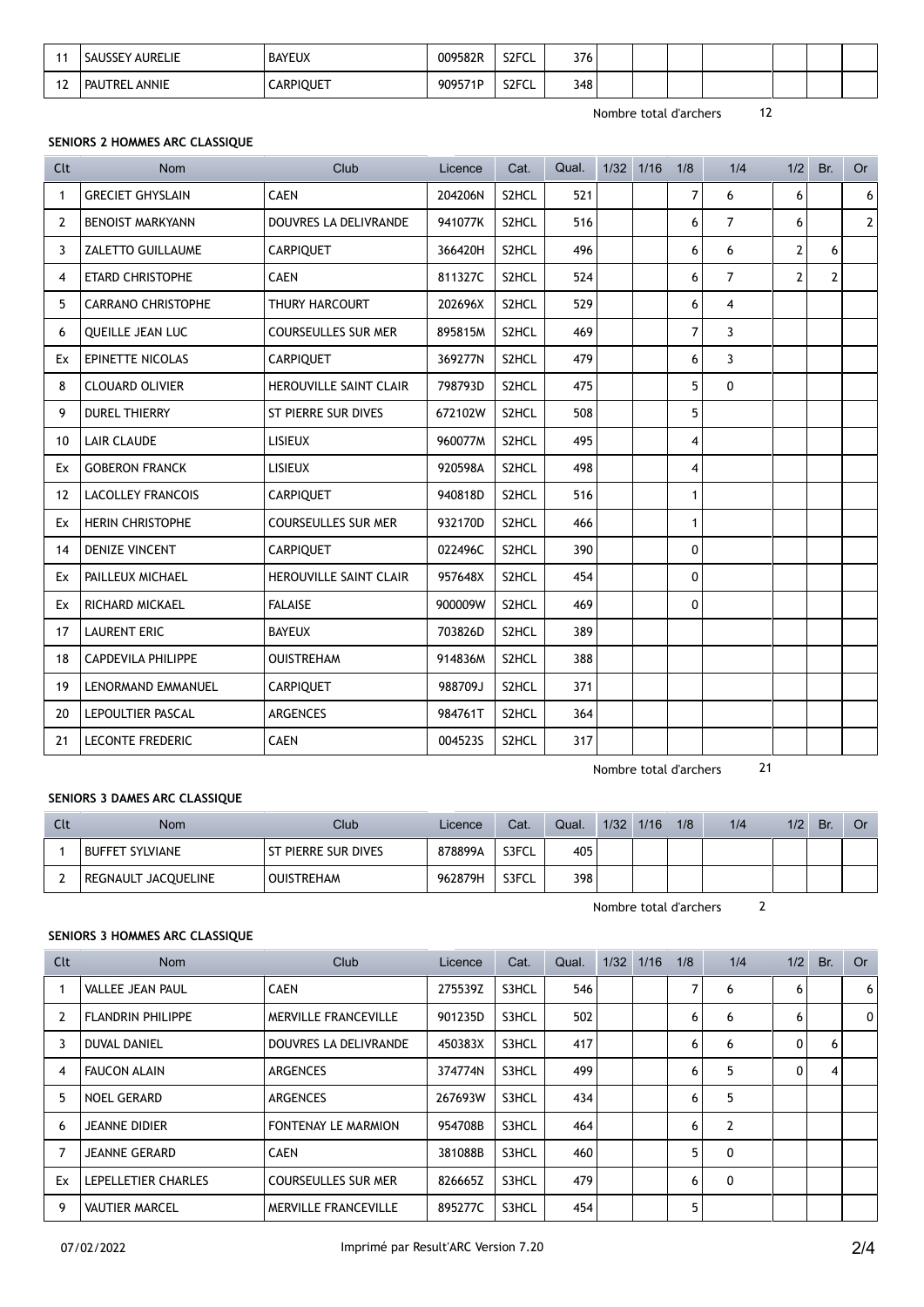| 10 | <b>GORGE PHILIPPE</b>   | <b>CAEN</b>                 | 845572A | S3HCL | 454 | 4              |  |  |
|----|-------------------------|-----------------------------|---------|-------|-----|----------------|--|--|
| Ex | SORIN HUBERT            | <b>VERSON</b>               | 838475L | S3HCL | 451 | 4              |  |  |
| 12 | <b>CORTES JOSE LUIS</b> | <b>OUISTREHAM</b>           | 869185S | S3HCL | 424 | $\overline{2}$ |  |  |
| Ex | <b>BARON PATRICK</b>    | <b>BAYEUX</b>               | 921978A | S3HCL | 479 | $\mathbf{2}$   |  |  |
| 14 | <b>BONILLO ROBERT</b>   | <b>BAYEUX</b>               | 753455Y | S3HCL | 407 |                |  |  |
| 15 | <b>HAUTEUR MARC</b>     | <b>CARPIQUET</b>            | 717062R | S3HCL | 428 | 0              |  |  |
| Ex | <b>LATUR GILLES</b>     | <b>BAYEUX</b>               | 921984G | S3HCL | 511 | 0              |  |  |
| 17 | <b>DESBROSSES ALAIN</b> | <b>CAEN</b>                 | 916609P | S3HCL | 392 |                |  |  |
| 18 | RICHARD DANIEL          | <b>MERVILLE FRANCEVILLE</b> | 656486X | S3HCL | 390 |                |  |  |
| 19 | <b>LANCON FRANCK</b>    | <b>VERSON</b>               | 415435K | S3HCL | 278 |                |  |  |
| 20 | <b>VERITE BERNARD</b>   | <b>COURSEULLES SUR MER</b>  | 778203Y | S3HCL | 262 |                |  |  |

Nombre total d'archers 20

## **SENIORS 1 HOMMES ARC A POULIES**

| Clt | <b>Nom</b>             | Club                          | Licence | Cat.               | Qual. | 1/32 | 1/16 | 1/8 | 1/4 | 1/2 | Br. | Or  |
|-----|------------------------|-------------------------------|---------|--------------------|-------|------|------|-----|-----|-----|-----|-----|
|     | <b>ENGELS THOMAS</b>   | <b>COURSEULLES SUR MER</b>    | 702538D | S1HCO              | 560   |      |      |     |     | 140 |     | 141 |
|     | PALY JOCELIN           | FONTENAY LE MARMION           | 793134C | S1HCO              | 557   |      |      |     |     | 140 |     | 136 |
|     | LORILLU ALEXANDRE      | <b>HEROUVILLE SAINT CLAIR</b> | 958511K | S <sub>1</sub> HCO | 553   |      |      |     |     | 137 | 141 |     |
| -4  | PEREGRAIN ROMAIN       | MERVILLE FRANCEVILLE          | 874559H | S <sub>1</sub> HCO | 560   |      |      |     |     | 138 | 141 |     |
|     | <b>FONTAINE DAMIEN</b> | <b>CARPIQUET</b>              | 811195J | S1HCO              | 538   |      |      |     |     |     |     |     |

Nombre total d'archers 5

## **SENIORS 2 DAMES ARC A POULIES**

| Clt | <b>Nom</b>               | Club                | Licence | Cat.               | Qual. | 1/32 | 1/16 | 1/8 | 1/4 | 1/2 | Br. | Or  |
|-----|--------------------------|---------------------|---------|--------------------|-------|------|------|-----|-----|-----|-----|-----|
|     | DARCILLON CECILE         | FONTENAY LE MARMION | 771397A | S <sub>2</sub> FCO | 553   |      |      |     |     | 137 |     | 139 |
|     | POULINGUE VALERIE        | ST PIERRE SUR DIVES | 814319E | S <sub>2</sub> FCO | 552   |      |      |     |     | 138 |     | 137 |
|     | <b>BASLY CATHERINE</b>   | ST PIERRE SUR DIVES | 954639B | S <sub>2</sub> FCO | 535   |      |      |     |     | 132 | 136 |     |
| 4   | <b>ROTROU ANNE MARIE</b> | <b>CARPIQUET</b>    | 909835B | S <sub>2</sub> FCO | 522   |      |      |     |     | 125 | 133 |     |

Nombre total d'archers 4

#### **SENIORS 2 HOMMES ARC A POULIES**

| Clt | <b>Nom</b>                     | Club                       | Licence | Cat.               | Qual. | 1/32 | 1/16 | 1/8 | 1/4 | 1/2 | Br. | Or  |
|-----|--------------------------------|----------------------------|---------|--------------------|-------|------|------|-----|-----|-----|-----|-----|
|     | POULINGUE OLIVIER              | ST PIERRE SUR DIVES        | 672124V | S <sub>2</sub> HCO | 575   |      |      |     | 146 | 143 |     | 144 |
| 2   | <b>DARCILLON DENIS</b>         | <b>FONTENAY LE MARMION</b> | 771395Y | S <sub>2</sub> HCO | 573   |      |      |     | 143 | 143 |     | 143 |
| 3   | <b>BASLY BENOIT</b>            | ST PIERRE SUR DIVES        | 448032S | S2HCO              | 561   |      |      |     | 142 | 138 | 138 |     |
| 4   | SOSNIERZ ARNAUD                | ARGENCES                   | 351959P | S <sub>2</sub> HCO | 556   |      |      |     | 139 | 140 | 128 |     |
| 5   | PRED'HOMME JEROME              | ST PIERRE SUR DIVES        | 020438R | S <sub>2</sub> HCO | 545   |      |      |     | 142 |     |     |     |
| 6   | LEPETIT KARIM                  | <b>COURSEULLES SUR MER</b> | 747973P | S2HCO              | 558   |      |      |     | 137 |     |     |     |
|     | PAYA JEAN-FRANCOIS             | <b>OUISTREHAM</b>          | 781155G | S <sub>2</sub> HCO | 566   |      |      |     | 136 |     |     |     |
| -8  | <b>LEREBOURG TONY</b>          | <b>CAEN</b>                | 975509L | S2HCO              | 549   |      |      |     | 135 |     |     |     |
| 9   | <b>VILLEROY JEAN-SEBASTIEN</b> | ARGENCES                   | 690137Z | S2HCO              | 544   |      |      |     |     |     |     |     |

Nombre total d'archers 9

#### **SENIORS 3 DAMES ARC A POULIES**

| $C1+$<br>uu | <b>Nom</b>                       | Club                                        | Licence | Cat.  | Qual.      | 1/32 | 1/16 | 1/8 | 1/4 | 1/2 | Br. | ◡ |
|-------------|----------------------------------|---------------------------------------------|---------|-------|------------|------|------|-----|-----|-----|-----|---|
|             | <b>ETTE</b><br><b>DET</b><br>rnı | LES SUR MER<br>JH I<br><b>COLIN</b><br>. эг | 848184P | S3FCC | <b>E44</b> |      |      |     |     |     |     |   |

Nombre total d'archers 1